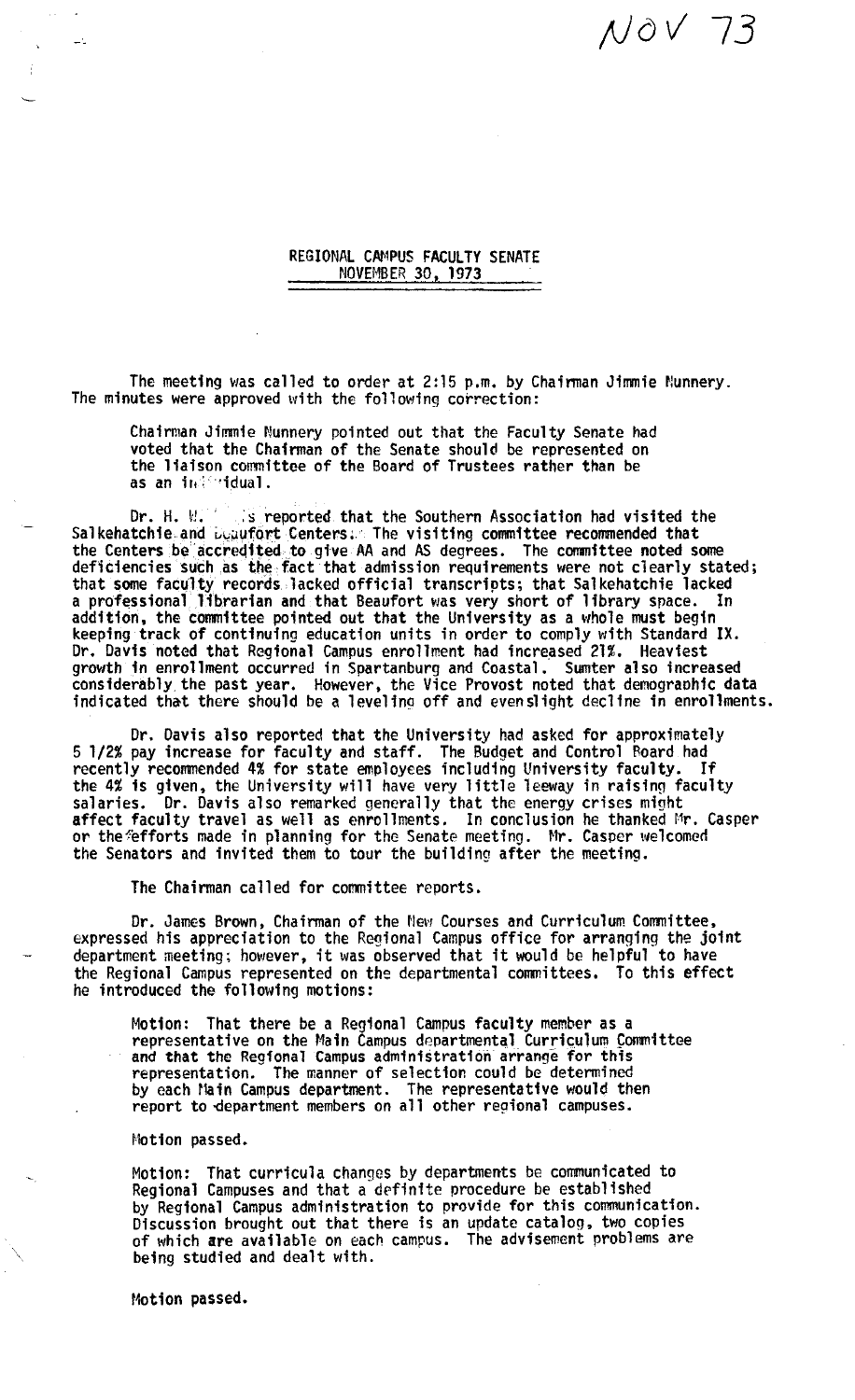Regional Campus Faculty Senate November 30, 1973 Page Two

 $\mathbf{v} = \mathbf{v} \mathbf{u} + \mathbf{v}$ 

Professor Andrew Crosland, Chairman-of-the Library Committee, introduced the following motions:

Motion: Since funds allocated for library processing of materials are inadequate, recommend that funds be increased for this purpose considering supplies and materials. In discussion 'hoped that this will decrease the lag between purchasing and heceiving books on Regional Campuses.

Motion defeated.

Motion: Reconmended that each Regional Campus Library Conmittee formulate a Library Bulletin to infonn faculty of matters of interest to them 's such does not already exist.

Motion passed.

Professor John Stine, Chariman of the Welfare Committee, introduced the following motions:

Motion: That full time faculty member on each campus should determine what constitutes a reasonable number of office hours. Normally, office hours should not exceed ten hours per week.

Motion passed.

Motion: That page 21, paragraph 5 of the Regional Campuses Faculty Manual dealing with promotion procedures be amended to eliminate the Phrase 'the Council of Directors'.

Motion passed.

Motion: That cost of living increases for faculty whose duties have not changed be provided and that additional sums be given for merit raises.

Motion passed.

Motion: The committee expressed displeasure that it had not had the opportunity to make the changes in the manual before it went to the press. This was not voted on but was recieved as information.

Mr. Nunnery asked for the report on criteria for promotions as requested by the Senate in September. Mr. Greenley said no decision **had** been made but that directors were expected to comply with the provisions of the Regional Campus Faculty Manual.

## Unfinished Business

Dr. Duffy reported manuals were expected to be available by the middle of next week and would be mailed to the directors for distribution.

The Aiken delegation moved that the manner of selecting representatives be changed to follow a rotation system. The motion was received for study and action at the next meeting. The motion to consider the matter at this meeting failed.

Professor Emily Towler asked Dr. Duffy to search the records of the Faculty Senate and see ff the rank of Master Teacher had ever been provided for and approved by the Senate. Or. Duffy promised to do so.